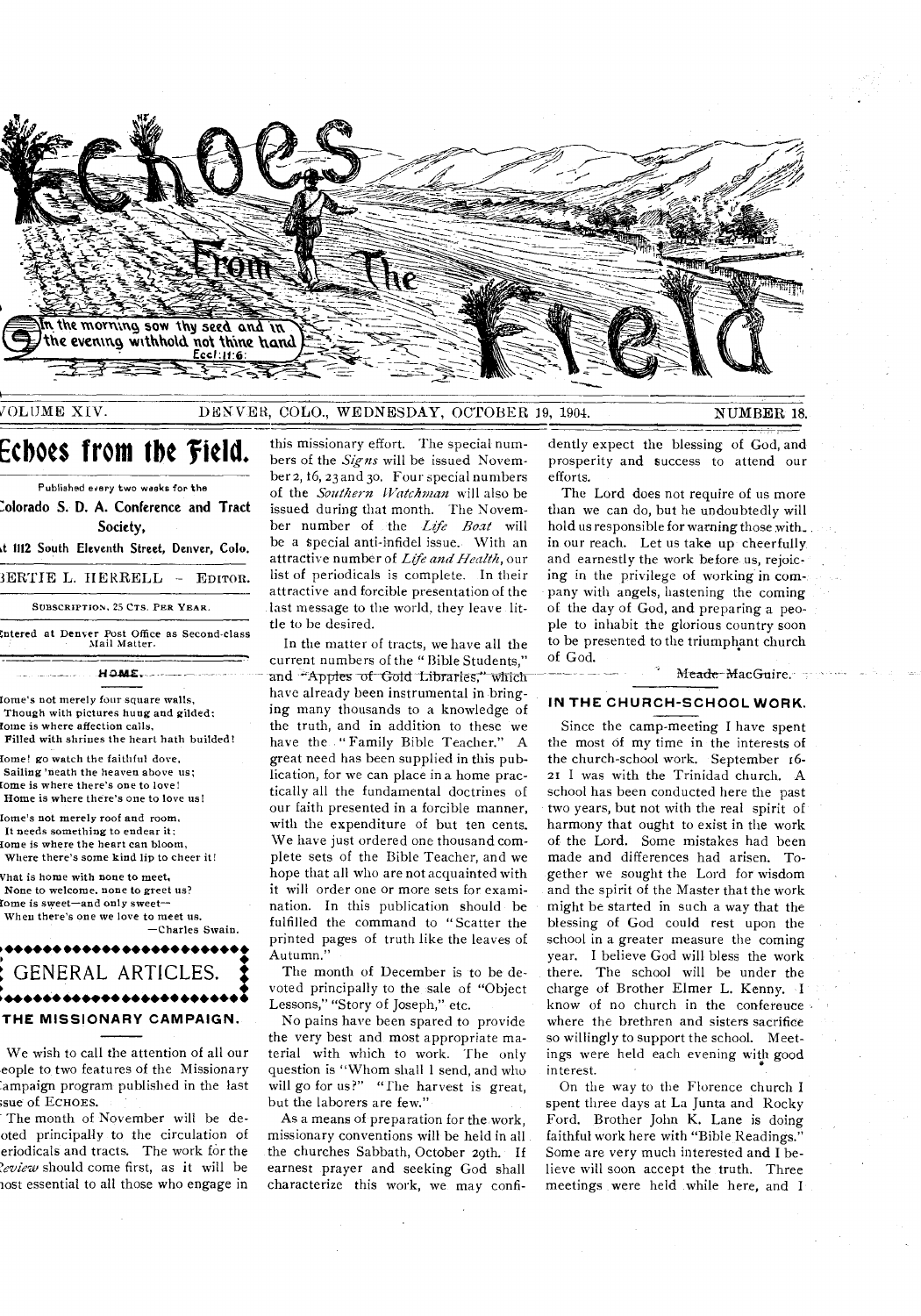never saw people enjoy more fully the precious truths of the Bible. Elder Alway has a large scattered field and an excellent interest.

September 26 to October 2, I was with the Florence church, holding meetings each evening on the testing points of the message. One young man who has been studying the truth for the past few weeks took a decided stand, and will attend the church school there this winter. There are many in Florence who have studied and become convinced, but are halting in the valley of decision. I believe, a good course of meetings with faithful visiting would add several to the church there. The church took hold of the school work with enthusiasm, and with very little effort raised sufficient funds to support a good school. The Lord gave favor in securing a good building in a good location, and in securing seats for the same. Several not of our faith will send their children. Sister Daisy Chatfield will have charge of the school, and Sister Lula Moore, while taking studies, will also assist in the primary department.

October 3 to 13 I spent at Salida. While assisting with the plans for a school here Elder Kennedy and I held meetings in the chuych each evening for a week. At first it seemed to the brethren that it would be impossible to have a school, but we first studied the circumstances under which the Lord has said we ought to have a school, and finding that these conditions existed at Salida, we decided we should have a school there, but the plans were not completed without a conflict with the enemy. After raising the funds it was nearly a week before we could find a place in which to hold the school. Two of the brethren, living eight and nine miles from town, have moved their families into town that their children may have the benefits of the school. Sister Jessie Glasgow of Pueblo has charge of this school. I have been much encouraged with the work of the past few weeks, and I am sure that if all of our churches would make the same effort that these have to carry out the Lord's plans, schools would he started in many more churches. Other schools have been started which will be reported later, and we yet hope for more. May the Lord use these for the glory of his name.

E. E. Farnsworth.

#### **PREPARING FOR THE CAMPAIGN**

Just as the ECHOES is going to press a letter comes from Elder Wilcox, of Boulder, which we think will be of interest to our readers, and we take the liberty to insert it. The campaign is beginning, and this is the good work that should be done in every church.

"Dear Brother MacGuire:—

Yesterday I took up the *Signs* matter in the Boulder church. I felt that it was best to make a rally on yearly subscriptions with a view to re-establishing our missionary meetings on an old-time basis, sending out papers, etc. I am confident that a continuous effort is more productive of results than a spasmodic one, although I do not discount *special*  efforts.

Yesterday various members of the church subscribed for one hundred and one yearly issues of the *Signs,* and two hundred and twenty special numbers. This will make us about sixty-five *Reviews,* one hundred and sixty yearly subscriptions to *Signs* and two hundred and twenty orders for special numbers.

Had we put our whole effort on the special numbers we could have obtained many more orders. Of course the yearly subscription will include the special numbers also, hence, on a weekly basis, we really took orders for five thousand four hundred and seventy-four copies. This is better than last year, when we took only about four thousand.

F. M. Wilcox."

## • •••••••••••••••••• •••••• • • • • FIELD REPORTS. i•••••••••••• •••••• •••••• • **DENVER.**

The cause of God is moving forward in this place. A few months ago some of the brethren here felt that the time had come for the work to be extended to that part of the city known as Capitol Hill. The president of the conference and the pastor of the Denver church were counselled with and it was decided to begin Sabbath meetings there.

The work has increased until it was decided to organize the company into a church. Evening after Sabbath, Aug. 8th, a number gathered at the home of Mrs. Proudfit for the purpose of organizing the Capitol Hill church of Seventhday Adventists. Elder Watson, Elder Anglebarger and the writer were present. After prayer by Elder Anglebarger, the church was organized with a membership of thirty-one. Twenty-two of these had been members of the Denver church; three had been members of churches in the east; five of them had not been members of any church before, three of them being received subject to baptism.

The following officers were chosen: S. F. Svensson for elder; Horace Williams and Dr. W. B. Woodruff, deacons; Mrs. Ella Eagelton, clerk, and Mrs. Proudfit, librarian.

We feel that the Lord has greatly blessed in this work and are sure that the light planted in this part of the city will be a blessing to those who may be brought in contact with it.

Meetings are at present held in the 'Presbyterian church, corner of York and 13th street. Prayer meetings, Friday nights at 7:30, and Bible study at 8 o'clock. Services Sabbath at to:3o a. m., and Sabbath-school at 11:30.

Sunday, Aug. 9th, three followed their Saviour in baptism. It was a solemn and impressive scene, and the Spirit of God was near. God grant that many may follow their example.

There is an excellent spirit prevailing in this new organization. The unity of love binds them together in the faith of Jesus; and may that love ever grow warmer and melt the ice of worldliness that chills so many hearts in this world, till the Master shall come and give a just reward to all who have fought the good fight of faith.

S. F. Svensson.

#### **FT. COLLINS DISTRICT.**

The work is moving all along the line very nicely. Six have been baptized and added to the Ft. Collins church. Brother Herman is working with Brother Aufderhar for the Germans at Hygiene and Wentz.

I visited the school at Hygiene and find it doing good work. The Lord is my Strength, and I love to trust him.

W. Ziegler.

#### **THE CANVASSING WORK.**

During the camp-meeting at Longmont over twenty-five brethren and sisters promised to spend a part of their time the coming year in the canvassing work as the Lord should open the way. Since then I have been looking to see ,some of these take up the work at this the most favorable time of the year. All canvassers recognize the fact that the last few months before the holidays are the most favorable months of the year. The season's crops are being harvested, land as God has blessed Colorado abundantly the past year, it should be the best year for the scattering of the books conltaining present truth that we have ever seen. Some of our canvassers have left the field to enter school, others have gone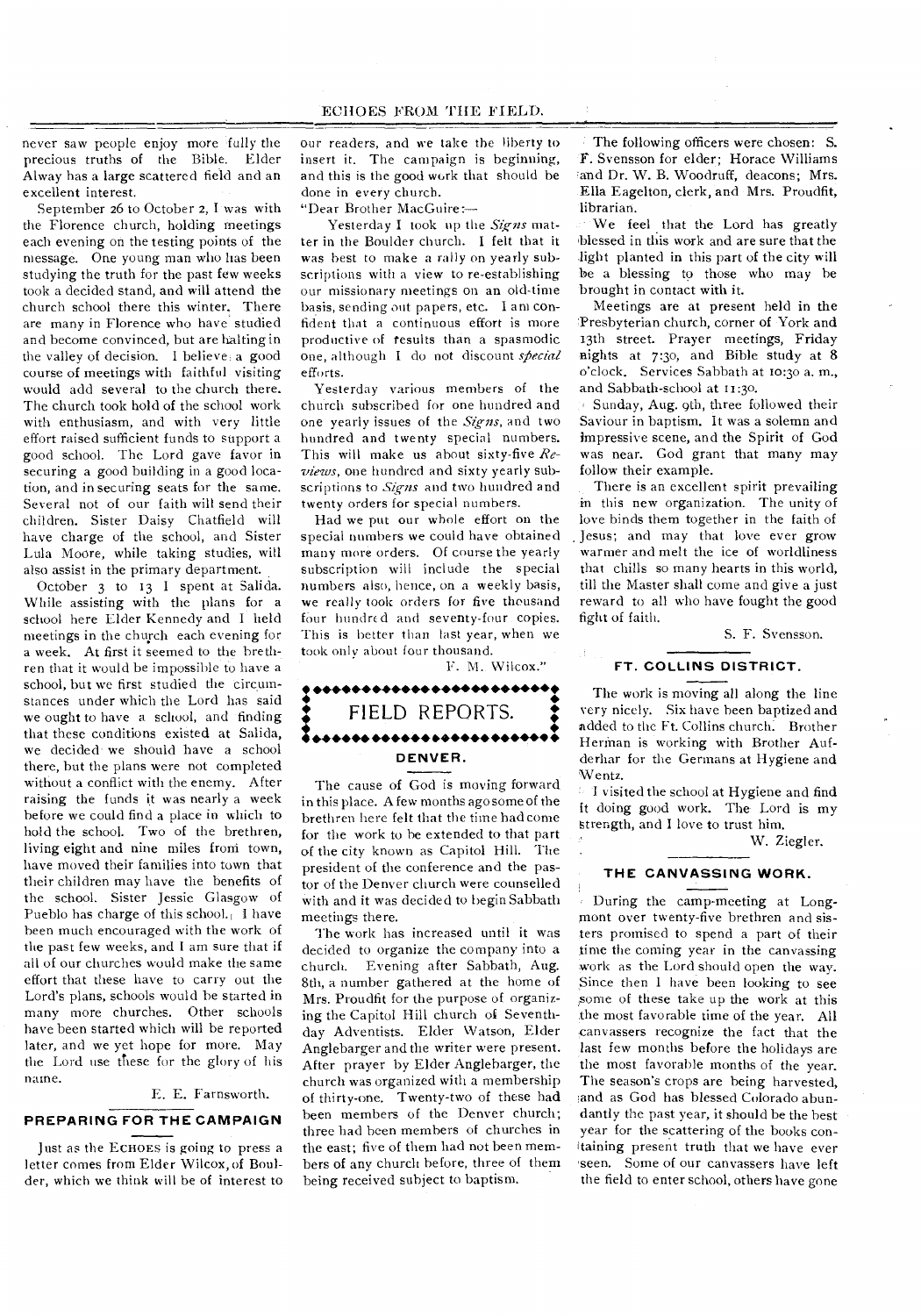to other conferences to work, and so we have but a few faithful workers left. Are there not those in every church who can and will give the time just now to the canvassing work? No other work gives larger returns in soul-saving than the scattering of the printed pages containing the truth. Of the forty members of a church which I visited some time ago, over twenty testified to having first heard of and become interested in the third angel's message through the work of the canvasser. Many can be reached in this way who could not be in any other. Is not God speaking to you to have some part in this work? May we not hear from many in the next two weeks who will take up this work?

E. E. Farnsworth.

#### **DISTRICT THREE.**

The outlook is better all over this District than at any time since I have been located here.

We have a Young People's Society here at Monte Vista that supplies reading matter to the interested ones all over the valley. We have also a church school that we are proud of. I shall visit all the Adventists in the valley right away, and will send a list of the isolated ones later.

M. Mackintosh,

#### **PERSONAL.**

It is now about nineteen years since I first united with the work in Colorado. I think it is seventeen years ago that Brother and Sister Anglebarger and myself united in tent work in the San Luis valley. Never since I connected with the work in Colorado so long ago, has there been a time when I have not taken my turn in the preaching until of late. When I was informed by medical counsel a few months ago that I must stop public work for a year or two, and give my tired. nerves a chance to recuperate, it seemed almost like taking my life.

When thinking over my condition. and hardly knowing what to do, I got such a good letter from Brother Watson, written by request of the conference committee, advising me to leave my field of labor in the eastern part of the state and go to my home in Boulder, labor a little and make a business of getting well.

I wept as I read that letter, and felt that for all of my mistakes my brethren love me, and I felt as never before to ask God to bless the committee and the dear brethren and sisters of the Colorado Conference.

On arriving in Boulder our dear Brother Wilcox asked me to come and take treatment at our sanitarium whenever I desired. All these little kindnesses have been very restful to my tired nerves and have had a tendency to draw me closer to our dear people.

I am glad to say to our people that God is blessing me in my rest, and while I expect in the near future to go onto my little place near Delta and do much manual work for a year or more, yet I hope in time to fully recover. Brethren, the Lord is soon coming, and my faith was never stronger in the final triumph of this message. Perilous times are just before this people, and nothing will save us but an earnest study of the word, much prayer, and taking heed of the light God is giving, this people through his servant, Sister White. I believe the counsel we are getting in regard to the Washington work is from the Lord and I trust our dear peo-• ple of Colorado will stand in their place and lift in this important time.

"A few more storms shall beat, on this wild rocky shore,

And we shall be where tempests cease, and surges swell no more.

A few more struggles here, a few more partings sore,

A few more toils. a few more tears, and we shall weep no more."

Geo. 0. States.

#### **SWEDISH, GERMAN AND DAN-ISH BRETHREN, NOTICE.**

During the month of November the International Publishing Association will issue four special numbers of each of the following papers, *Christlicher Hausfreund, Zions Vaktare,* and *Evangeliets Sendebud,* similar to the special series of *Signs of the Times.* 

Many of the articles in these papers will be the same subjects as those in the *Signs.* Every effort is being put forth to provide means by which ALL the people may have the truth. Will you not, dear brethren and sisters, do your best to place these papers in the hands of those in your vicinity who speak these languages, These papers must be ordered in sets of four, and the price is the same as on the English *Signs.* 

M. MacGuire.

#### **PRICE LIST OF SPECIAL MIS-SIONARY PAPERS.**

The special series of *Signs of the Times* and also the special series of German, Swedish and Danish papers will be sold in sets of four at the following prices:

From one to four sets of four papers each, zo cents a set.

Five or more, sets to single names and addresses, 15 cents a set.

Five to twenty sets to one address, 12 cents a set.

Twenty-five or more sets to one address, to cents a set.

#### **OBITUARIES.**

Hartman,—Ruth, the little daughter of Brother and Sister E. R. Hartman of the Riverside Sanitarium, Montrose. She was five months old, and the only child. Death was caused by whooping cough and a complication of diseases. The sympathy of their many friends is extended to the stricken parents. Services were conducted by Elder Marsh at the sanitarium.

Canright,—Mrs. L. Canright, mother of D. M. Canright, died at Grand Junction, Colo., Sept. 8, 1904, at the age of ninetythree years. Sister Canright was born at New Salem, Mass., July 20, 1811. About 1851 she embraced the truth of the Third Angel's Message. In 1892 she moved to Grand Junction, Colo. Sister Canright's faith in this truth was never shaken in the least by the turning aside of her son. She died full of faith in the blessed hope of a soon coming Saviour, which should thrill the heart of every child of God at this time. Words were spoken from Job.  $14: 14$ , by the writer. J. A. Rippey.

#### **MORNING PRAYER.**

The morning is the gate of the day, and should be well guarded with prayer. It is one of the threads on which the day's actions 'are strung, and should be well knotted with devotion. If we felt more the majesty of life, we should be more careful of its mornings. He who rushes from his bed to his business and waiteth not to worship, is foolish, as though he had not put on his clothes or cleansed his face, and unwise as though he dashed into battle without arms or armor. Be it Ours to bathe in the softly flowing river of communion with God before the heat of the wilderness and the burden of the way begin to oppress us.— Spurgeon.

Wanted—Help at Riverside Sanitarium. Address, Riverside Sanitarium, Montrose, Colo,

Lost at camp-meeting, Vol. 8, Testimonies, cloth binding, name inside, W. J. Barnes, Littleton. Owner will pay postage.